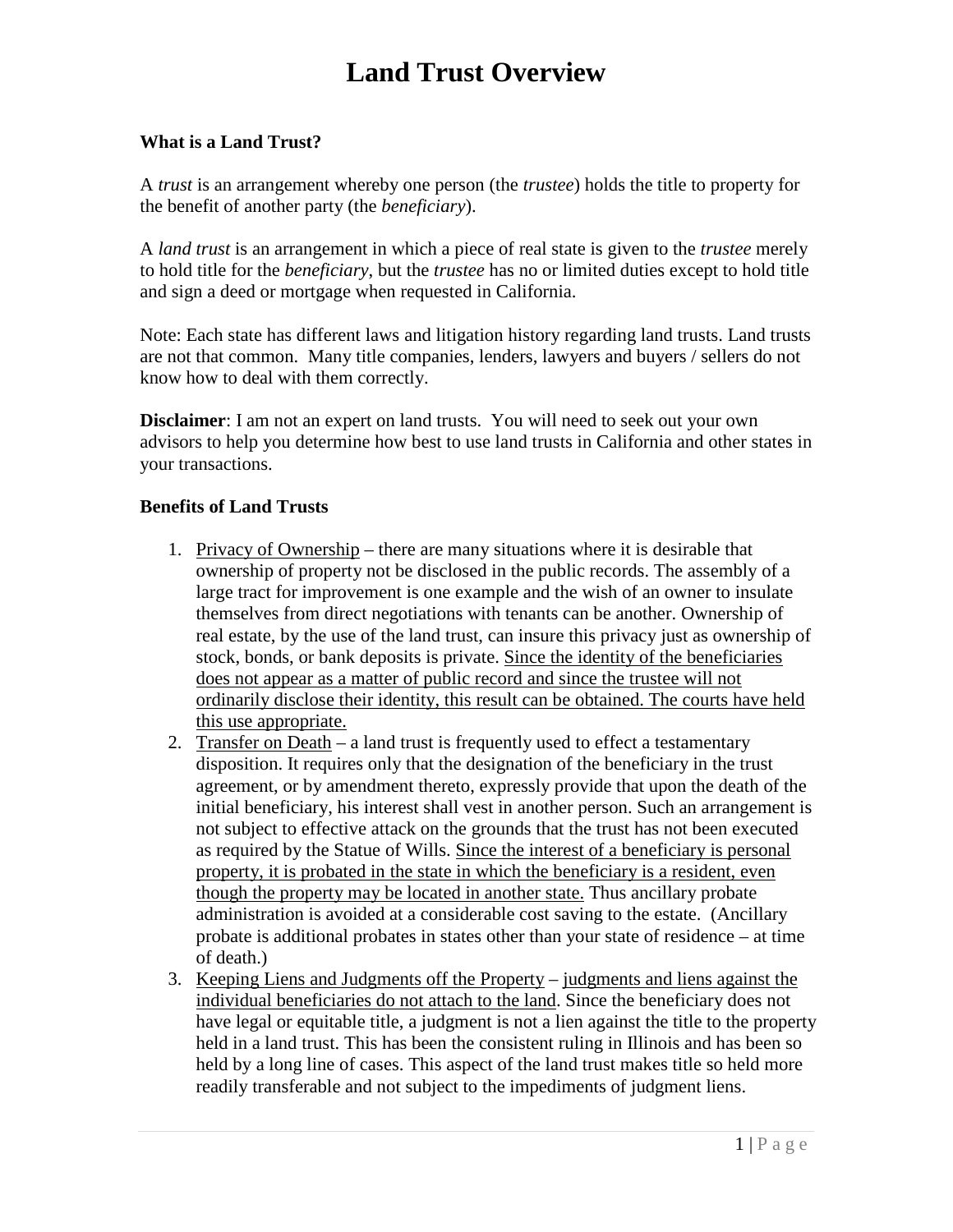- 4. Avoiding Litigation if it looks like the person has no assets, it is difficult for a disgruntled person to find a lawyer to take even a meritorious case.
- 5. Multiple Ownership where ownership of land is shared by a number of persons, there is complexity in dealing with title to the land. Conveyances require the signatures of each owner and spousal right, such as homestead, require consideration. If some of the owners are non-residents of the State, these requirements increase the burden and the delays in concluding a transaction. Events affecting the personal lives of each owner can cloud the title held in their individual capacitates. Death, disability, divorce, bankruptcy, or litigation are some of the most frequently encountered circumstances which, if title is individually held, can attach to it and delay transactions involving the property.
- 6. Ease of Transferability of Interest since interests in a land trust are personal property, in most states only a simple signature is needed for a transfer of ownership. The transfer is done with an Assignment of Beneficial Interest (ABI) and does not require any witness or notary.
- 7. Ease of Foreclosure when beneficial interest is used as collateral in a mortgage, a collateral assignment of the beneficial interest is used, and a UCC-1 financing statement is used as security. Then the foreclosure is handled under Uniform Commercial Code (simpler procedure than a real state foreclosure).
- 8. Safer Lease/Option Agreements use two parts, a tenant signs a regular lease of real property with the trustee and signs a separate option ("contract for option") to buy the beneficial interest of the trust from the beneficiary. Easier to evict a tenant and not have to foreclose.
- 9. Keeping Sales Price Secret transfer of beneficial interest need not be recorded.
- 10. Keeping Assessments Lower Tax assessors or property appraisers watch for property sales to adjust that taxable value of the property. If beneficial interest is sold, public record of the transaction is not required. Be careful, this may not always be legal.
- 11. Avoiding Transfer Taxes If keep same trustee, but ABI transfers to a new beneficiary, may not have to pay any type of transfer tax(?) Be careful.
- 12. Limited Liability If foreclosed, no deficiency judgment can be entered against the trustee or the beneficiary, unless they signed the loan.
- 13. Saving Title Insurance Premiums when property is sold it usually needs to have a new title insurance policy insuring the new deed. If selling the beneficial interest (ABI) and using same trustee, no new title insurance needed.
- 14. Buying Foreclosures avoid mortgage lenders "due on sale clause" when a property is sold. Have original owner put property into a land trust, then assign the beneficial interest. In most cases you can keep the original mortgage.
- 15. Avoiding "Seasoning" Problems "Seasoning" is the length of time a property has been owned. Some lenders refuse to make loans on properties which have not been owned for very long. Use a land trust, keep the same trustee, and assign the beneficial interest (ABI).
- 16. Spousal Rights In states which have dower, curtsey, or Community Property rights, these can be avoided by the title being held in Trust. This is particularly useful where a dealer wants to move in and out of title without the need for the spouse's signature on the conveyances. But trust can't be used to defraud the spouse.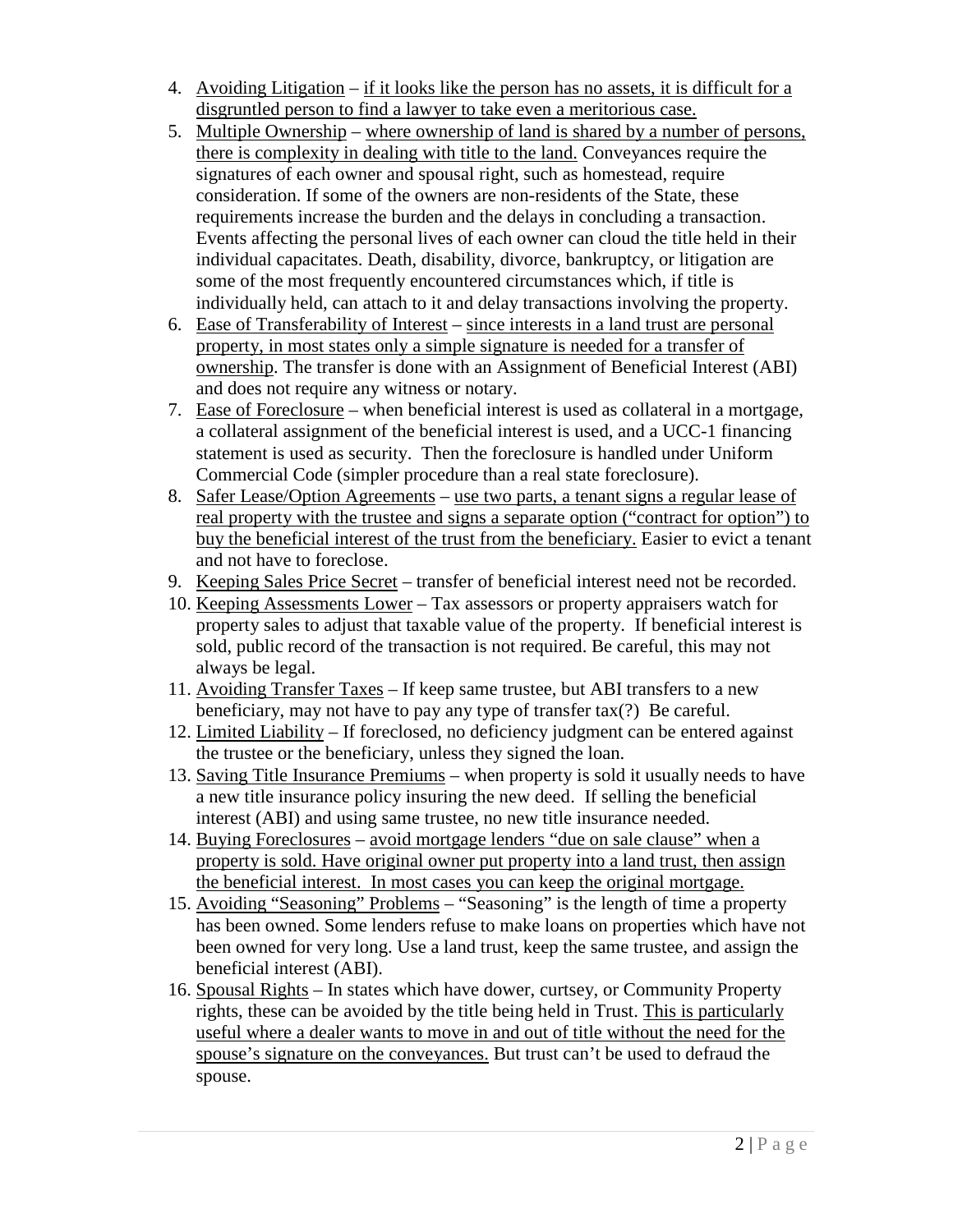- 17. Partition where there is multiplicity of ownership, the conduct of one participant can frustrate the plans of all of the others. This is a result of the absolute right of a co-owner to resort to partition proceedings and thus precipitate a public sale of the property. The use of the land trust protects the title from this prospect of partition as it has no right of partition.
- 18. Assignable the interest of the beneficiary under a land trust is personal property and unless restricted by the agreement of the parties, can be assigned by a simple assignment. This is a convenient aspect of the use of the land trust where a number of ownerships are created with fractional interests. It permits participation by numerous persons and the division of the beneficial interest among them.
- 19. Gifts the beneficial interest in a land trust can be used for the purpose of making gifts. This is accomplished by a simple assignment lodged with and accepted by the land trustee. As in other gifts, there must be an irrevocable parting with ownership and present donative intent.
- 20. Sale Transactions the sale of property held in a land trust can be completed by either a transfer of the title out of the land trust by a trustee's deed, or by an assignment of the beneficial interest. In the latter case, the title to the property remains in the land trust trustee and the purchaser becomes the new beneficiary and can exercise all of the rights and powers of the trust.

# **How a Land Trust Works**

- $\triangleright$  Unique Features of a Land Trust
	- Legal and equitable title are vested in the trustee
		- Legal title owner of property in official records of ownership.
		- Equitable title person who is really entitled to the property
	- Beneficiary's interest is personal property
		- Reason protect property from real state liens, etc.
	- Trustee has no or limited duties except to sign deeds and mortgages
	- Beneficiaries have all rights to possession and management
- $\triangleright$  Necessary Parties
	- $\bullet$  Beneficiary person who owns the trust and controls the property
		- Can be a person, corporation, partnership, limited partnership, limited liability company (LLC), trust, other legal entity or a combination of any of them.
	- Trustee natural person and in some states can be a corporation or LLC
- **►** Optional Parties
	- Successor Beneficiary person who becomes owner and controls the property when the beneficiary dies
	- Director person who can direct the trustee to sell or mortgage the property without the beneficiaries' direction (example, family trust, each member has interest, but you keep control of the trust). Sometimes used when a minor owns a property.
- $\blacktriangleright$  Liability
	- Trustee not personally held liable for the debts, obligations, or liabilities of the trust unless provided for in the trust agreement or unless the trustee is in some way negligent. Liability is limited to the assets of the trust.
	- Beneficiary has the duty to manage the property in a typical land trust. The beneficiary also has the liability for mismanagement.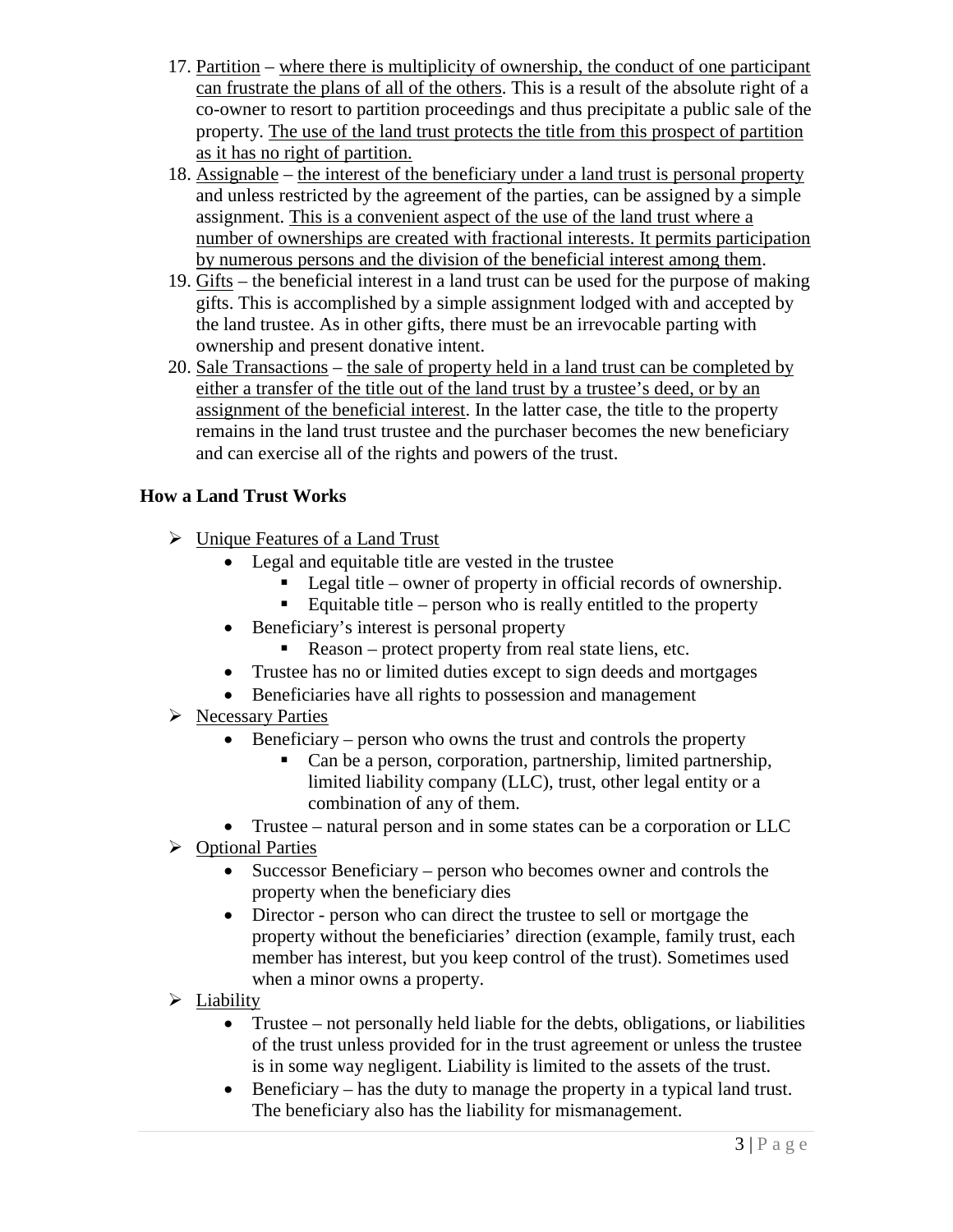Wording of deed and land trust very important if trust gets involved in litigation

Choosing the trustee – needs to be trustworthy!!

- $\bullet$  Bank fees may be unreasonable
- Lawyer charge reasonable fees
- Relatives good alternative (cheap), need to be able to trust them, avoid using the same last name as beneficiary
- Friends  $\ell$  close business associate good alternative, need to be able to trust them
- Some states allow corporations / LLCs to serve as trustee
- Can use out-of-state trustee, lowers chance of litigation
- $\triangleright$  Obtaining Insurance
	- Insurance agents confused: title in trustee name, liability and interest need to cover beneficiary
	- One possible solution: issue policy in the name of the trustee (or trust?) "And the beneficiaries of the trust as their interests may appear"?
- $\triangleright$  Types of interests in land trusts
	- Not a good idea to have multiple properties in one trust one judgment goes against all properties in the trust.
	- Sale and Mortgage Carry Back a trust can sell the property and have the trust take back a mortgage on the property (only when the thing left in the trust is a mortgage)
	- Other Interests in Land land trusts are allowed to hold any type of interest in land such as leases, options, and mortgage.
- $\triangleright$  Notary and Witness
	- Most states, there is no law requiring a notarization of a land trust
	- Notarization is required for recording and sometimes for passing property at death
	- Some states may also require witnesses for land trusts
	- To be prudent have two witnesses and a notary for your land trust unless you are sure that the law in your state does not require them
- $\triangleright$  Recording
	- Record of deed
		- **Transfer tax**
		- Disclosure form to fill out. You do not have to record the actual trust
- $\triangleright$  Financing Property in a Land Trust Not easy to do with banks
	- Mortgage / deed of trust of the real estate
		- Mortgage documents signed by the trustee
		- Promissory note signed by trustee
	- An alternative is to pledge the beneficial interest as collateral for the loan
		- Promissory note signed by trustee
		- A conditional assignment of beneficial interest
		- A chattel mortgage (a lien on personal property, not real estate)
		- A UCC-1 financing statement under the Uniform Commercial Code
- $\triangleright$  Leasing the Premises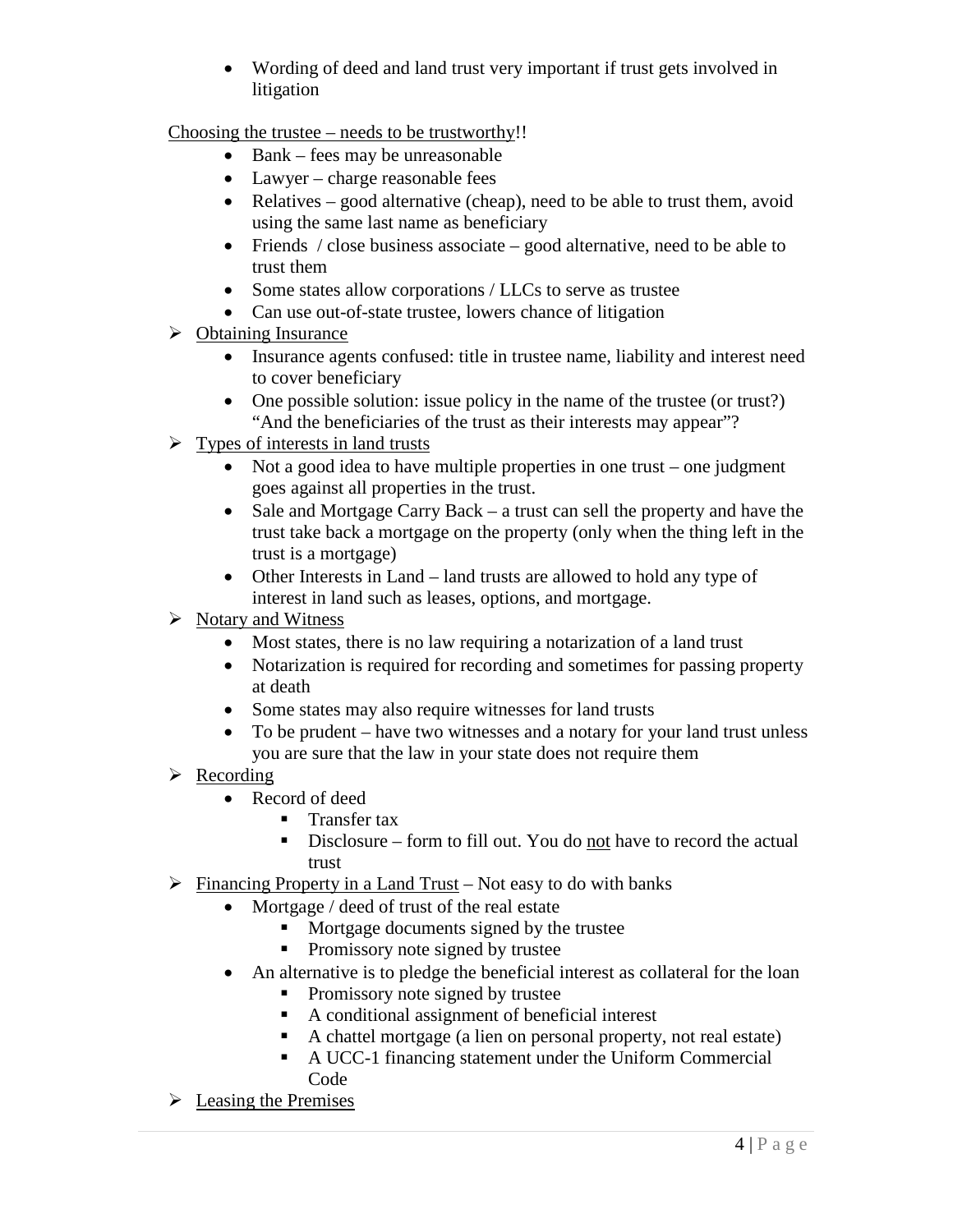- In most states, the trustee or beneficiaries can do this
- Lease must be drafted in the name of the party signing it
- $\triangleright$  Amending the Trust
	- Beneficiaries can amend the trust at any time
	- Usually takes effect when all beneficiaries have signed and trust is accepted by the trustee
	- Most states don't require notary or witnesses
	- Use "Amendment to Trust" form
	- Types of amendments
		- Changing Successor Beneficiaries
		- Changing trustees
		- Assigning Beneficial Interest (ABI)
		- **Properties included in the trust can be changed**
		- **•** Other amendments
- $\triangleright$  Termination of Trust
	- Occurs when last piece of property has been conveyed out of the trust
	- No special action or documentation is necessary
	- Should not last more than a 20 years to avoid problems with the "Statue of Uses"
- $\triangleright$  Selling Land Trust Property (two ways)
	- Trustee can deed the property out of the trust to the purchaser
		- Trust either ends or can be kept to hold the mortgage or other properties
		- Main documents needed: Contract for the Sale, deed from trustee and a direction of the trustee to sign the contract and deed from the beneficiaries
	- Beneficiary can assign his beneficial interest in the trust to the purchaser (ABI)
		- Buyer becomes the new owner of the trust
		- Buyer can keep the same trustee or get a new one
		- Main documents needed: Contract for Sale, Assignment of Beneficial Interest (ABI) by the beneficiary.
- $\triangleright$  Taxes
	- A land trust does not file any federal or state tax returns. All taxable activities of the trust are reported on the returns of the beneficiaries. It is a "Transparent Trust."
	- Real Estate Taxes
		- $\blacksquare$  Bill sent to the trustee the trustee is the recorded owner

## **Drawback and Pitfalls**

- $\triangleright$  Unfamiliarity in Marketplace
	- People lacking experience with them might be afraid of them
		- Lenders, insurance agents, title agents, and attorneys may be reluctant to work on a deal with them
- $\triangleright$  Uncertainty
	- States where land trusts are not used often, may be some legal uncertainty about the status of your title
	- If there is a legal problem, most likely you won't lose the property or have to pay a penalty, you will likely need to sign some additional paperwork before the property can be transferred.